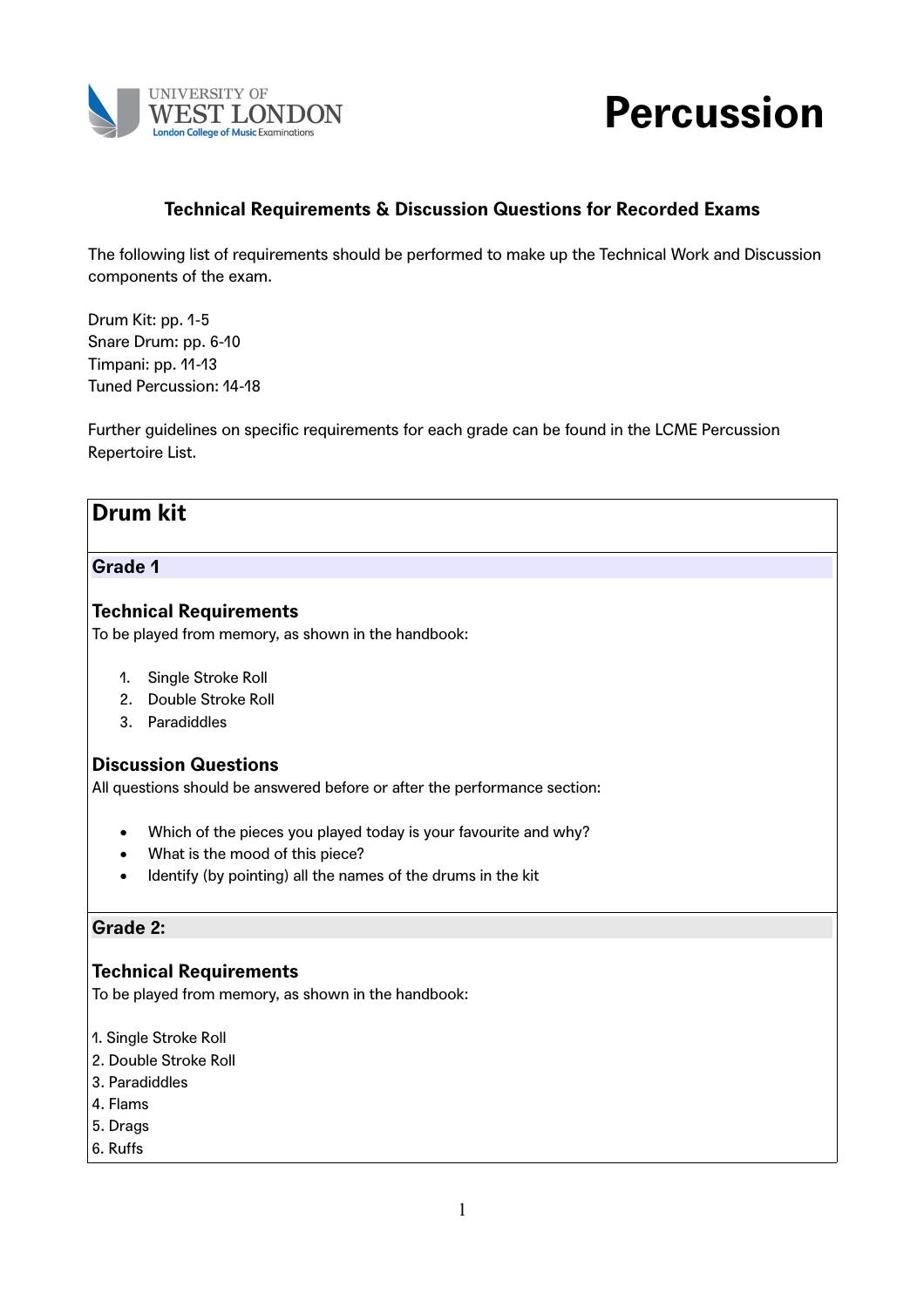- 7. Five Stroke Roll
- 8.Seven Stroke Roll
- 9. Nine Stroke Roll

All questions should be answered before or after the performance section:

- Which of the pieces you played today is your favourite and why?
- How did the snare drum get its name? Name its components
- Explain the use of each part of the drum kit

#### **Grade 3:**

### **Technical Requirements**

To be played from memory, as shown in the handbook

- 1. Single Strokes
- 2. Double Strokes
- 3. Paradiddles
- 4. Flams
- 5. Drags
- 6. Ruffs
- 7. Five Stroke Roll
- 8. Seven Stroke Roll
- 9. Nine Stroke Roll
- 10. Flam Tap
- 11. Double Paradiddle
- 12. Paradiddle Diddle

# **Discussion Questions**

All questions should be answered before or after the performance section:

- Which of the pieces you played today is your favourite and why?
- How would you describe the different moods of the pieces you chose to play today?
- Explain the use of each part of the drum kit

### **Grade 4**

### **Technical Requirements**

To be played from memory, as shown in the handbook

- 1. Single Strokes
- 2. Double Strokes
- 3. Paradiddles
- 4. Flams
- 5. Drags
- 6. Ruffs
- 7. Five Stroke Roll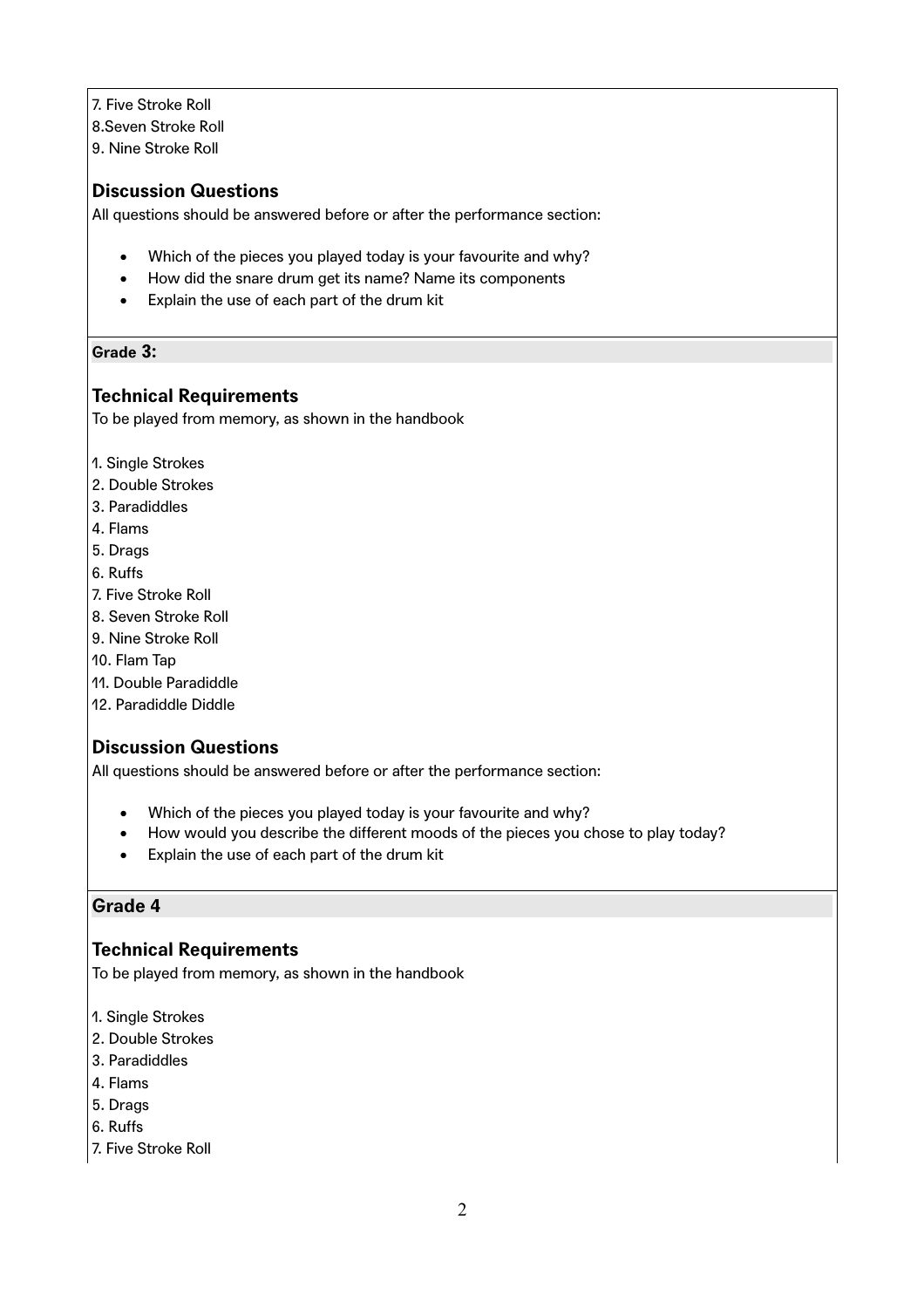- 8. Seven Stroke Roll
- 9. Nine Stroke Roll
- 10. Flam Accent
- 11. Flamacue
- 12. Flam Tap
- 13. Drag and Stroke
- 14. Double Drag and Stroke
- 15. Double Paradiddle
- 16. Paradiddle Diddle

All questions should be answered before or after the performance section:

- Which of the pieces you played today is your favourite and why?
- Which was the trickiest part of the piece to learn and why?
- Demonstrate what you know about two of these rhythmic styles: March, Latin, Shuffle, Rock and Swing

### **Grade 5**

### **Technical Requirements**

To be played from memory, as shown in the handbook

- 1. Single Strokes
- 2. Double Strokes
- 3. Paradiddles
- 4. Flams
- 5. Drags
- 6. Ruffs
- 7. Five Stroke Roll
- 8. Seven Stroke Roll
- 9. Nine Stroke Roll
- 10. Flam Accent
- 11. Flamacue
- 12. Flam Tap
- 13. Flam Paradiddles
- 14. Drag Paradiddles
- 15. Drag and Stroke
- 16. Double Drag and Stroke
- 17. Double Paradiddles
- 18. Paradiddle Diddle

### **Discussion Questions**

- Which of the pieces you played today is your favourite and why?
- Tell me about your approach to learning this piece, were there any particular difficulties you had to overcome? (musical or technical)
- What is the structure of this piece?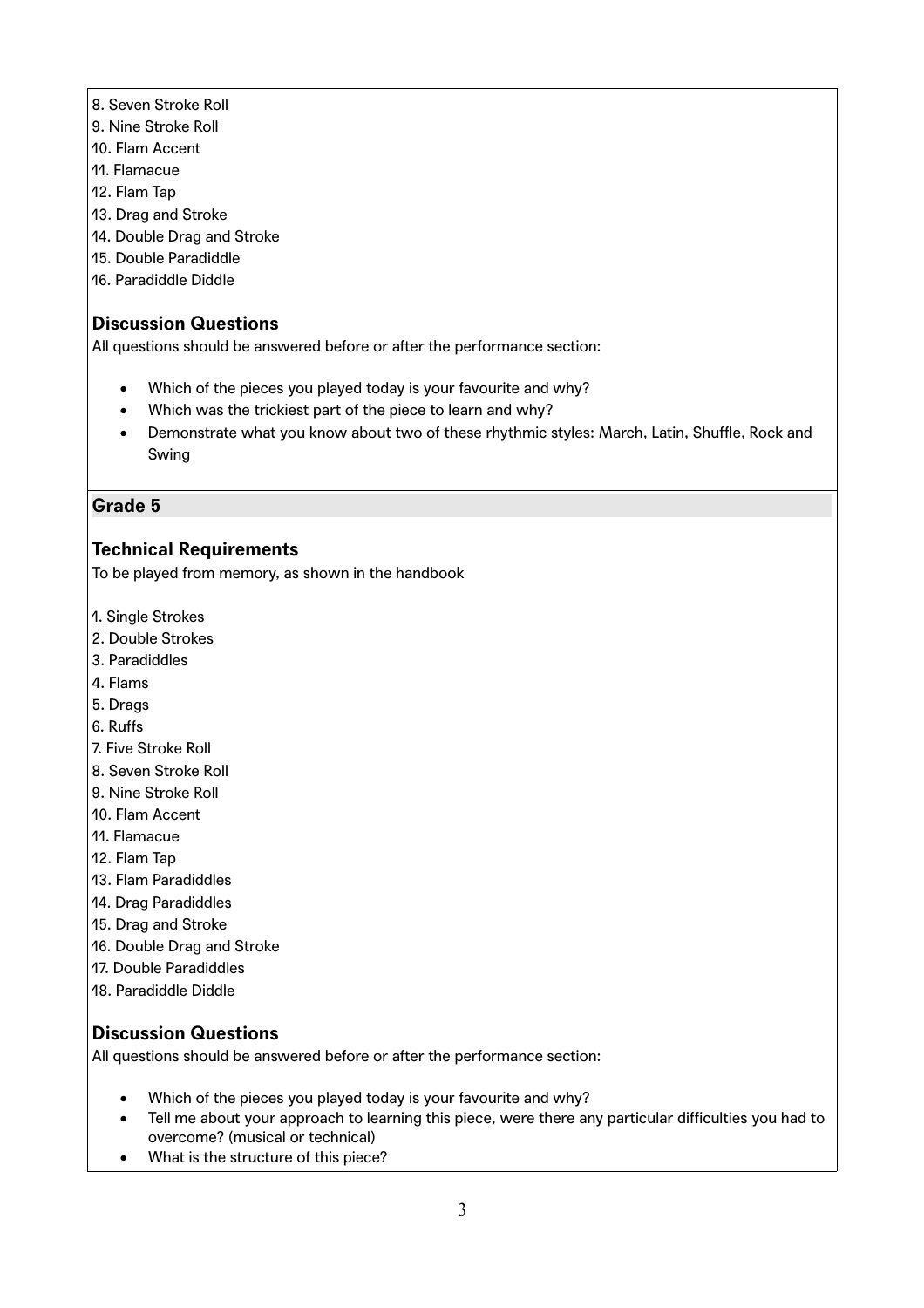Demonstrate what you know about two of these rhythmic styles: March, Latin, Shuffle, Rock and Swing

### **Grade 6**

### **Technical Requirements**

To be played from memory, as shown in the handbook

- 1. Single Strokes
- 2. Double Strokes
- 3. Paradiddles
- 4. Flams
- 5. Drags
- 6. Ruffs
- 7. Five Stroke Roll
- 8. Seven Stroke Roll
- 9. Nine Stroke Roll
- 10. Eleven Stroke Roll
- 11. Flam Accent
- 12. Flamacue
- 13. Flam Tap
- 14. Flam Paradiddles
- 15. Drag Paradiddles
- 16. Drag and Stroke
- 17. Double Drag and Stroke
- 18. Double Paradiddles
- 19. Paradiddle Diddle
- 20. Swiss Army Triplets

# **Discussion Questions**

All questions should be answered before or after the performance section:

- Which of the pieces you played today is your favourite and why? Do you find it challenging or rewarding to play? If so, why?
- Tell me about your approach to learning this piece such as use of certain techniques and aspects of interpretation.
- What is the structure of this piece?
- Tell me about the construction and use of one particular type of specialist drum kit.

### **Grade 7**

### **Technical Requirements**

To be played from memory, as shown in the handbook

### **Discussion Questions**

All questions should be answered before or after the performance section:

 Which of the pieces you played today is your favourite and why? Do you find it challenging or rewarding to play? If so, why?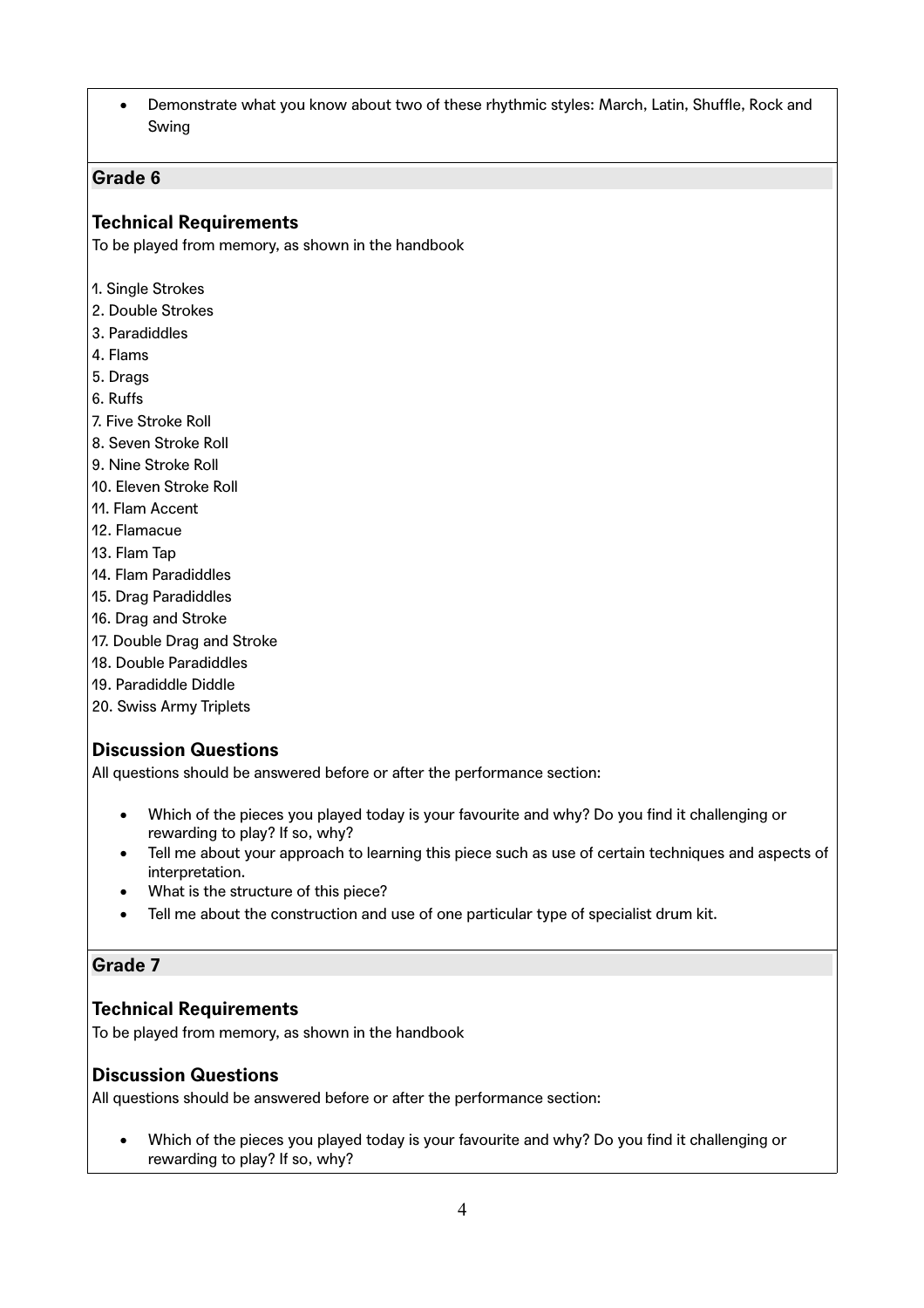- Tell me about your approach to learning this piece such as use of certain techniques and aspects of interpretation.
- What is the structure of this piece?
- Demonstrate what you know about two of these rhythmic styles: March, Latin, Shuffle, Rock and Swing
- Tell me about the construction and use of one particular type of specialist drum kit.

### **Technical Requirements**

To be played from memory, as shown in the handbook

1.Single Strokes

- 2. Double Strokes
- 3. Paradiddles
- 4. Flams
- 5. Drags
- 6. Ruffs
- 7. Five Stroke Roll
- 8. Seven Stroke Roll
- 9. Nine Stroke Roll
- 10. Eleven Stroke Roll
- 11. Flam Accent
- 12. Flamacue
- 13. Flam Tap
- 14. Flam Paradiddles
- 15. Drag Paradiddles
- 16. Drag and Stroke
- 17. Double Drag and Stroke
- 18. Double Paradiddles
- 19. Paradiddle Diddle
- 20. Swiss Army Triplets

### **Discussion Questions**

- Which of the pieces you played today is your favourite and why? Do you find it challenging or rewarding to play? If so, why?
- Tell me about your approach to learning this piece such as use of certain techniques and aspects of interpretation.
- Have any certain styles or performers been influential in the development of your playing?
- What is the structure of this piece?
- Tell me about the history of the development of the drum kit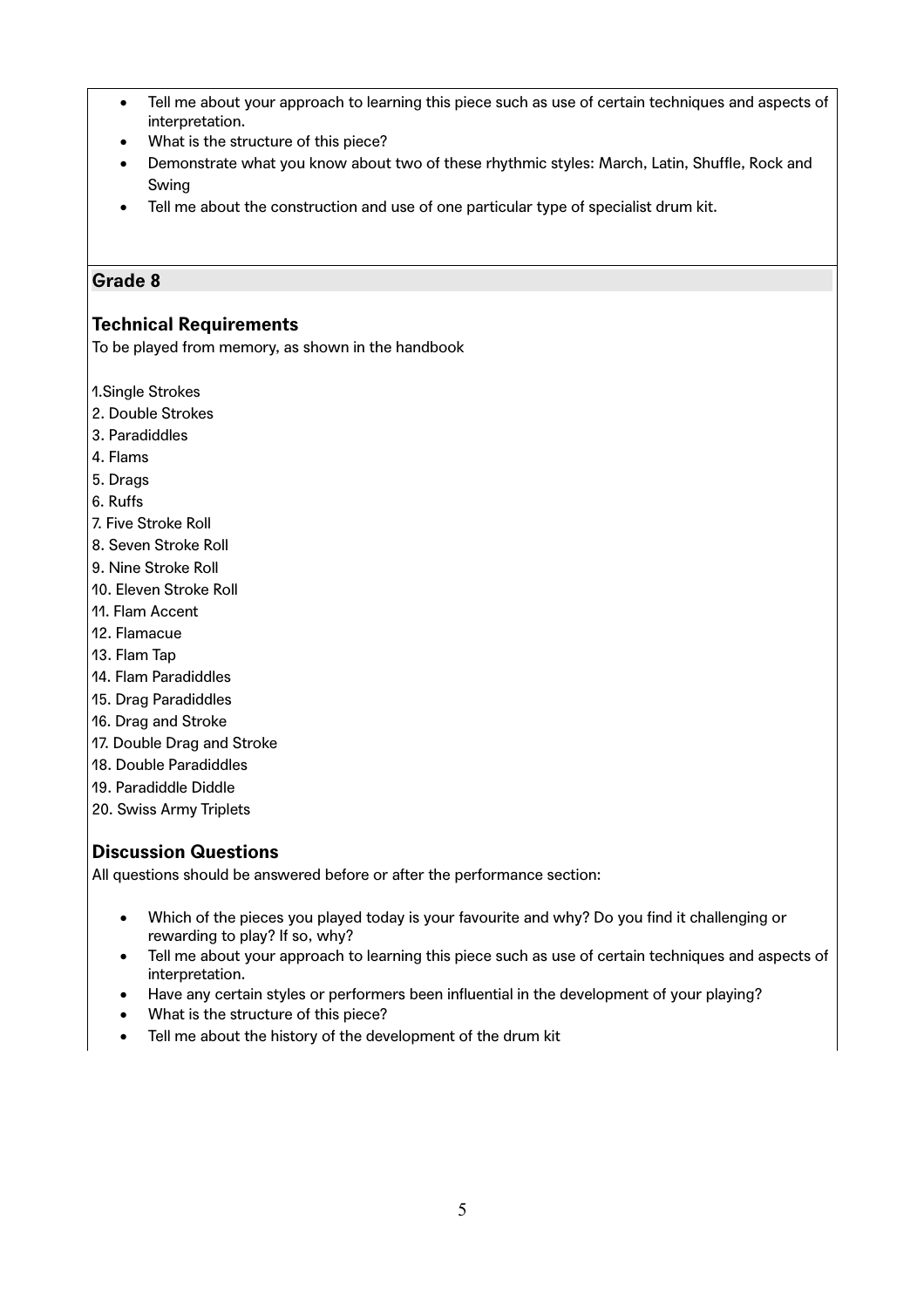# **Snare Drum**

### **Grade 1**

# **Technical Requirements**

To be played from memory, as shown in the handbook:

- Single Stroke Roll
- Double Stroke Roll
- **Paradiddles**

### **Discussion Questions**

All questions should be answered before or after the performance section:

- Which of the pieces you played today is your favourite and why?
- What is the style of the piece you have chosen?
- Identify (by pointing) all the key parts of the snare drum

## **Grade 2:**

## **Technical Requirements**

To be played from memory, as shown in the handbook:

- 1. Single Stroke Roll
- 2. Double Stroke Roll
- 3. Paradiddles
- 4. Flams
- 5. Drags
- 6. Ruffs
- 7. Five Stroke Roll
- 8.Seven Stroke Roll
- 9. Nine Stroke Roll

### **Discussion Questions**

- Which of the pieces you played today is your favourite and why?
- Describe the note values in the first bar of your piece.
- Identify (by pointing) all the key parts of the snare drum. How did it get its name?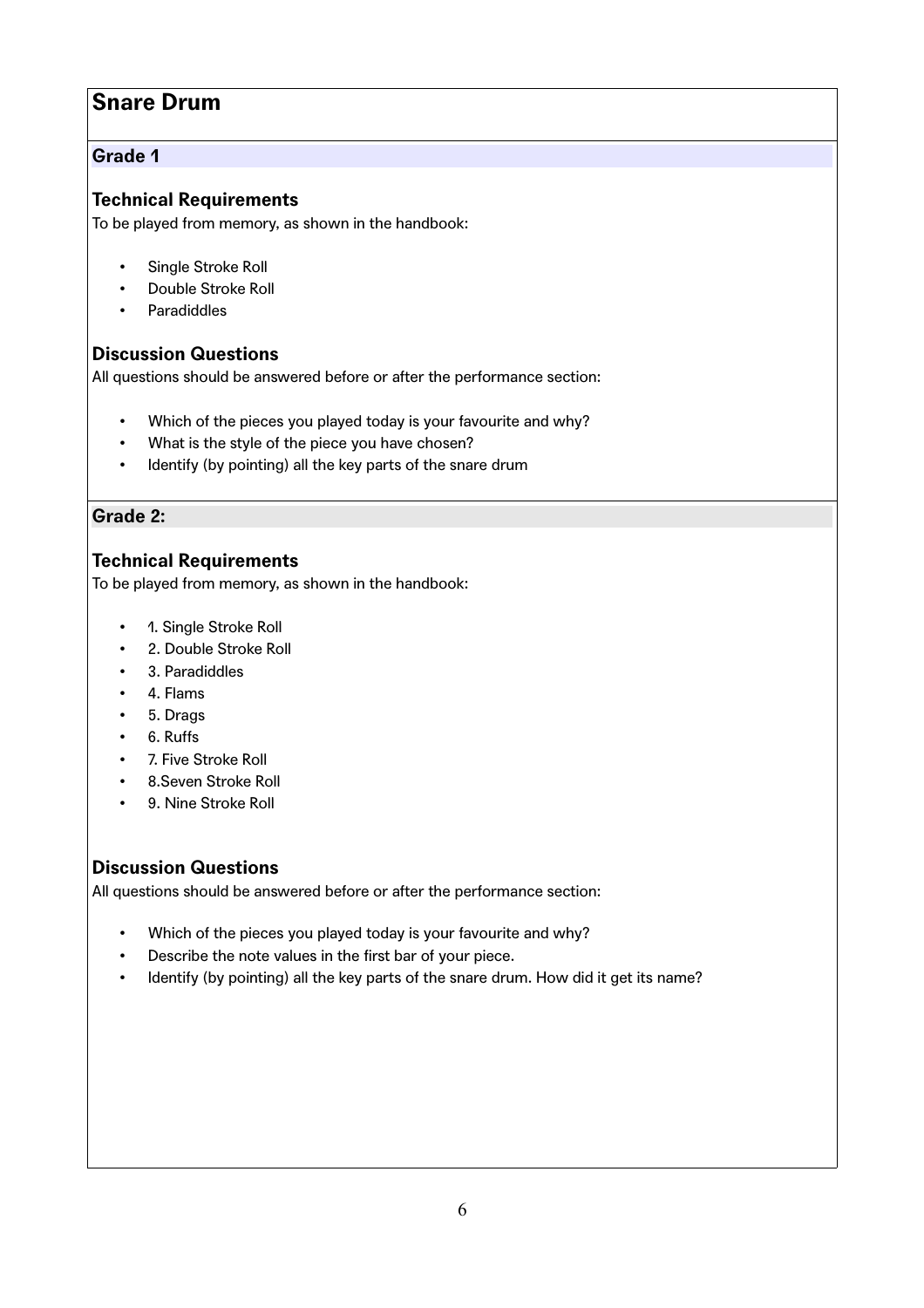### **Grade 3:**

# **Technical Requirements**

To be played from memory, as shown in the handbook

- Single Strokes
- **Paradiddles**
- **Drags**
- Ruffs
- Five Stroke Roll
- Nine Stroke Roll
- **Flam Accent**
- Flamacue
- Flam Tap

### **Discussion Questions**

All questions should be answered before or after the performance section:

- Which of the pieces you played today is your favourite and why?
- Explain the time signatures used in your 3 pieces.
- What do you know about the history of the snare drum?

### **Grade 4**

### **Technical Requirements**

To be played from memory, as shown in the handbook

- Double Strokes
- Paradiddles
- Drags
- Ruffs
- Seven Stroke Roll
- Nine Stroke Roll
- **Flam Accent**
- Flamacue
- Drag and Stroke
- Double Drag and Stroke
- Double Paradiddle
- Paradiddle Diddle

### **Discussion Questions**

- Which of the pieces you played today is your favourite and why?
- Which was the trickiest part of the piece to learn and why?
- Talk me through each component of the snare drum and the materials that can be used to make them. What do you know about the history of the instrument?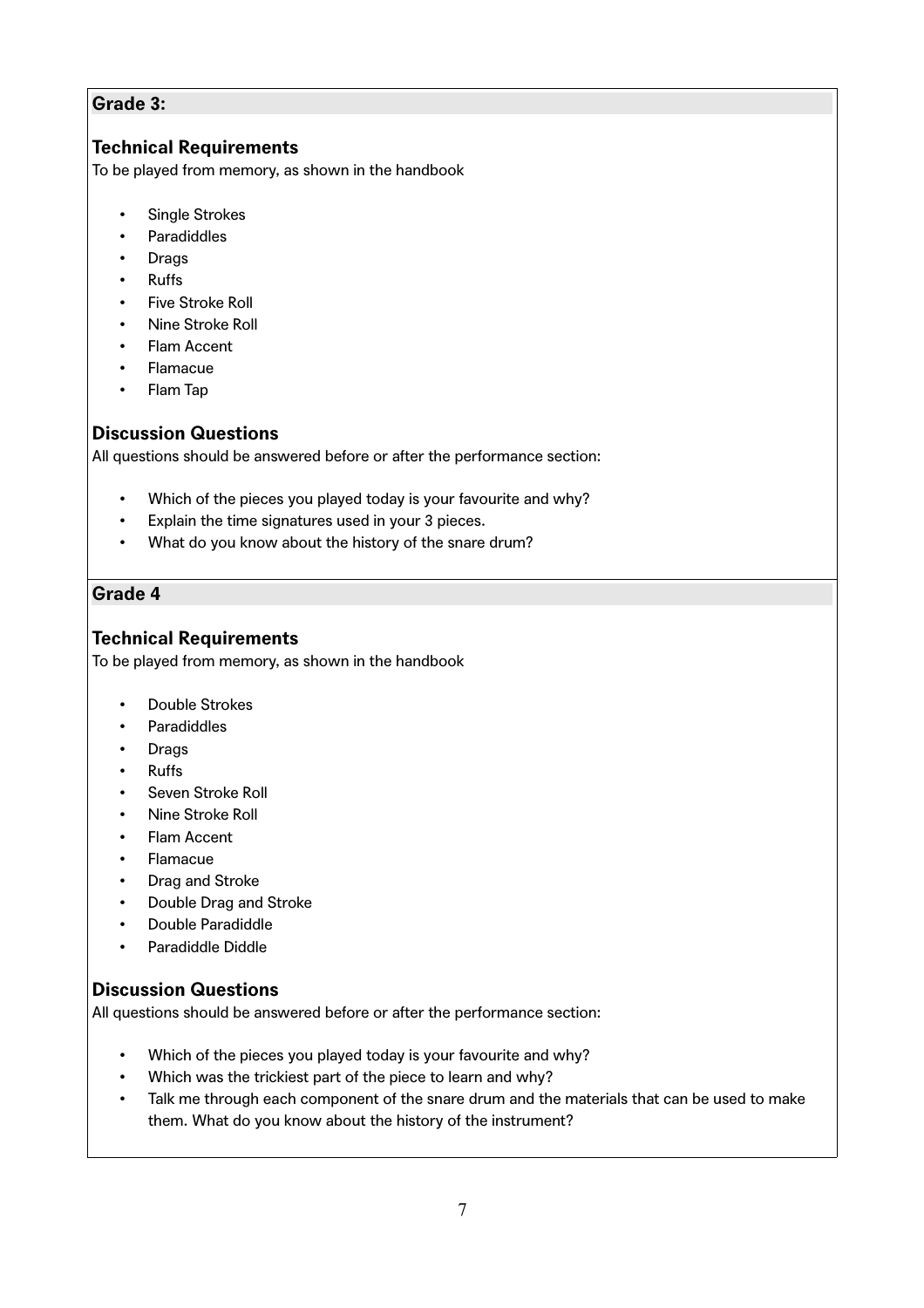## **Technical Requirements**

To be played from memory, as shown in the handbook

- Single Strokes
- Double Strokes
- Paradiddles
- **Drags**
- Ruffs
- Five Stroke Roll
- Seven Stroke Roll
- Flam Accent
- Flamacue
- Flam Tap
- Drag Paradiddles
- Double Drag and Stroke
- Double Paradiddle
- Paradiddle Diddle

### **Discussion Questions**

All questions should be answered before or after the performance section:

- Which of the pieces you played today is your favourite and why?
- Tell me about your approach to learning the piece were there any particular difficulties you had to overcome? (musical or technical)
- Talk me through each component of the snare drum and the materials that can be used to make them. What are the different drum sizes?
- What do you know about the history of the instrument?

#### **Grade 6**

### **Technical Requirements**

To be played from memory, as shown in the handbook

- Single Strokes
- **Paradiddles**
- Flams
- **Drags**
- Ruffs
- Five Stroke Roll
- Seven Stroke Roll
- Eleven Stroke Roll
- Swiss Army Triplets
- **Flam Accent**
- Flamacue
- Flam Paradiddles
- Drag Paradiddles
- Drag and Stroke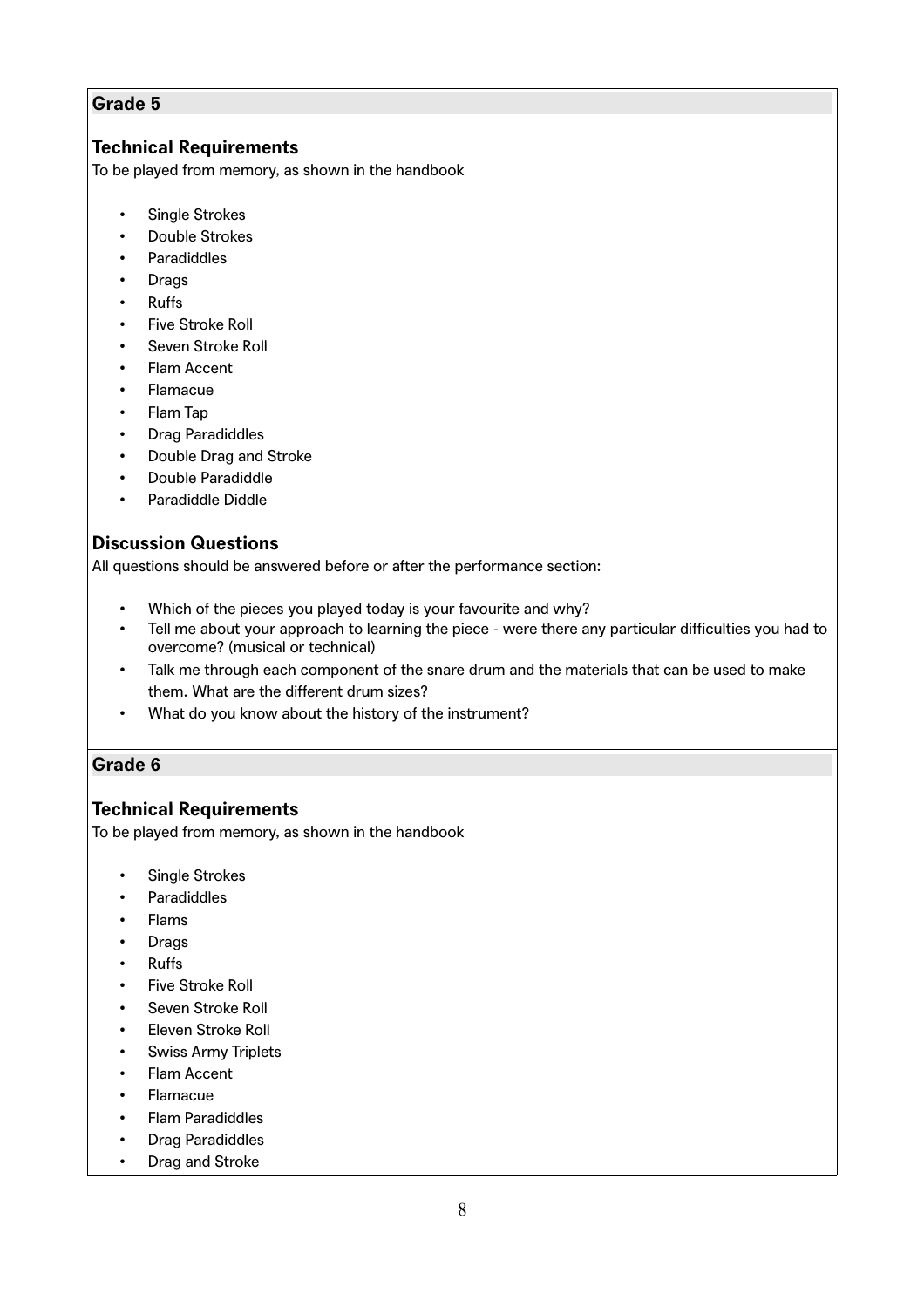- Double Paradiddles
- Paradiddle Diddle

All questions should be answered before or after the performance section:

- Which of the pieces you played today is your favourite and why? Do you find it challenging or rewarding to play? If so, why?
- Tell me about your approach to learning this piece such as use of certain techniques and aspects of interpretation.
- What is the structure of this piece?
- Talk me through each component of the snare drum and the materials that can be used to make them. What are the different drum sizes?
- What do you know about the history of the instrument?

### **Grade 7**

## **Technical Requirements**

To be played from memory, as shown in the handbook

- Single Strokes
- Paradiddles
- Flams
- **Drags**
- Ruffs
- Five Stroke Roll
- Seven Stroke Roll
- Eleven Stroke Roll
- Thirteen Stroke Roll
- Flam Accent
- Flamacue
- Flam Paradiddles
- Drag Paradiddles
- Drag and Stroke
- Double Paradiddles
- Paradiddle Diddle
- Swiss Army Triplets

### **Discussion Questions**

- Which of the pieces you played today is your favourite and why? Do you find it challenging or rewarding to play? If so, why?
- Tell me about your approach to learning this piece such as use of certain techniques and aspects of interpretation.
- Tell me about the period of music that one of your pieces originally came from.
- Talk me through each component of the snare drum and the materials that can be used to make them. What are the different drum sizes?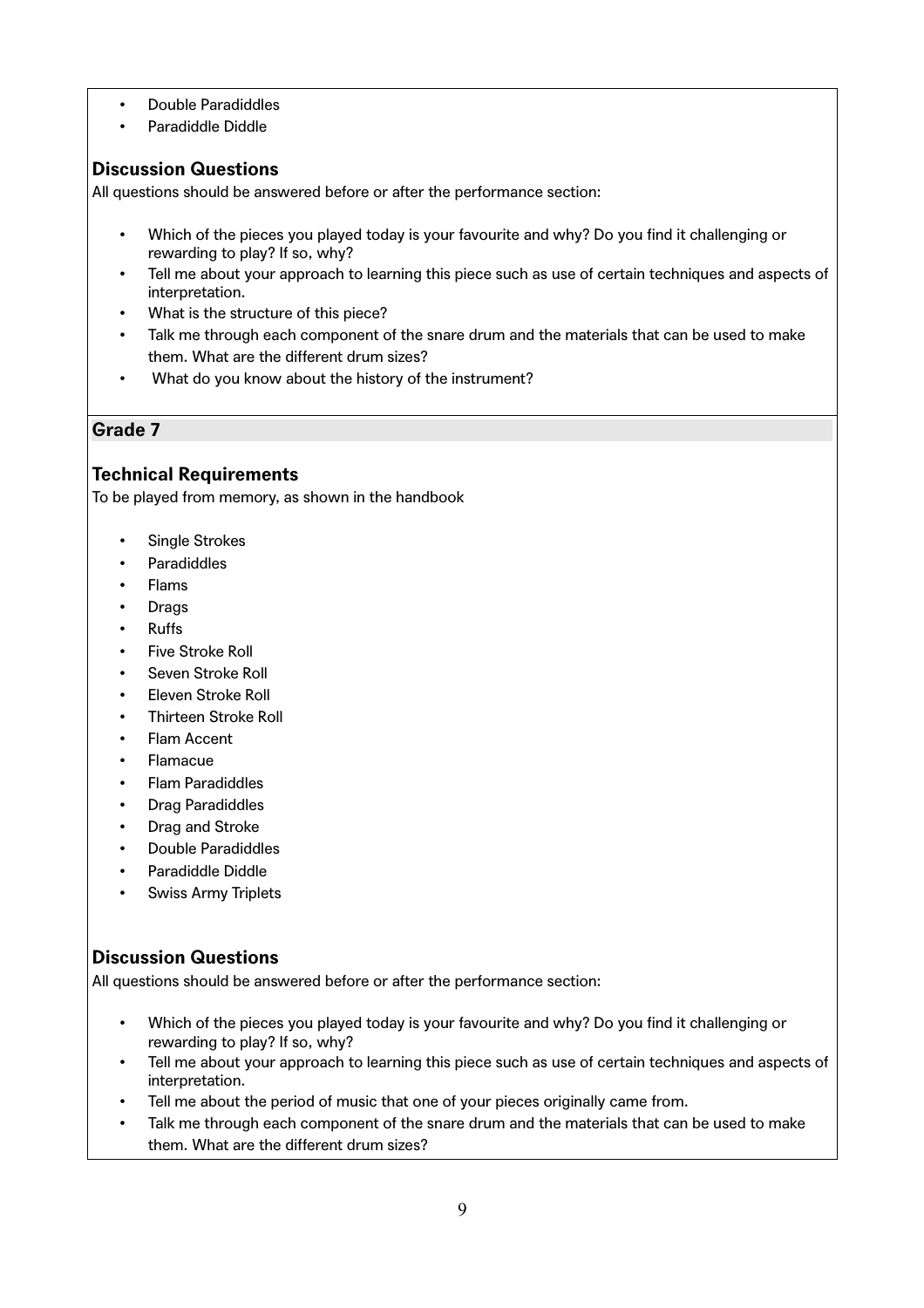What do you know about the history of the instrument?

### **Grade 8**

### **Technical Requirements**

To be played from memory, as shown in the handbook

- Single Strokes
- Double Strokes
- Flams
- **Drags**
- Ruffs
- Five Stroke Roll
- Seven Stroke Roll
- Eleven Stroke Roll
- 17 Stroke Roll
- Flam Accent
- **Flamacue**
- Flam Tap
- Drag Paradiddles
- Drag and Stroke
- Double Paradiddles
- Paradiddle Diddle
- Swiss Army Triplets

# **Discussion Questions**

- Which of the pieces you played today is your favourite and why? Do you find it challenging or rewarding to play? If so, why?
- Tell me about your approach to learning this piece such as use of certain techniques and aspects of interpretation.
- What is the structure of this piece?
- Talk me through each component of the snare drum and the materials that can be used to make them. What are the different drum sizes?
- Tell me about the history and the development of the snare drum
- Name examples of military and orchestral pieces that feature the snare drum prominently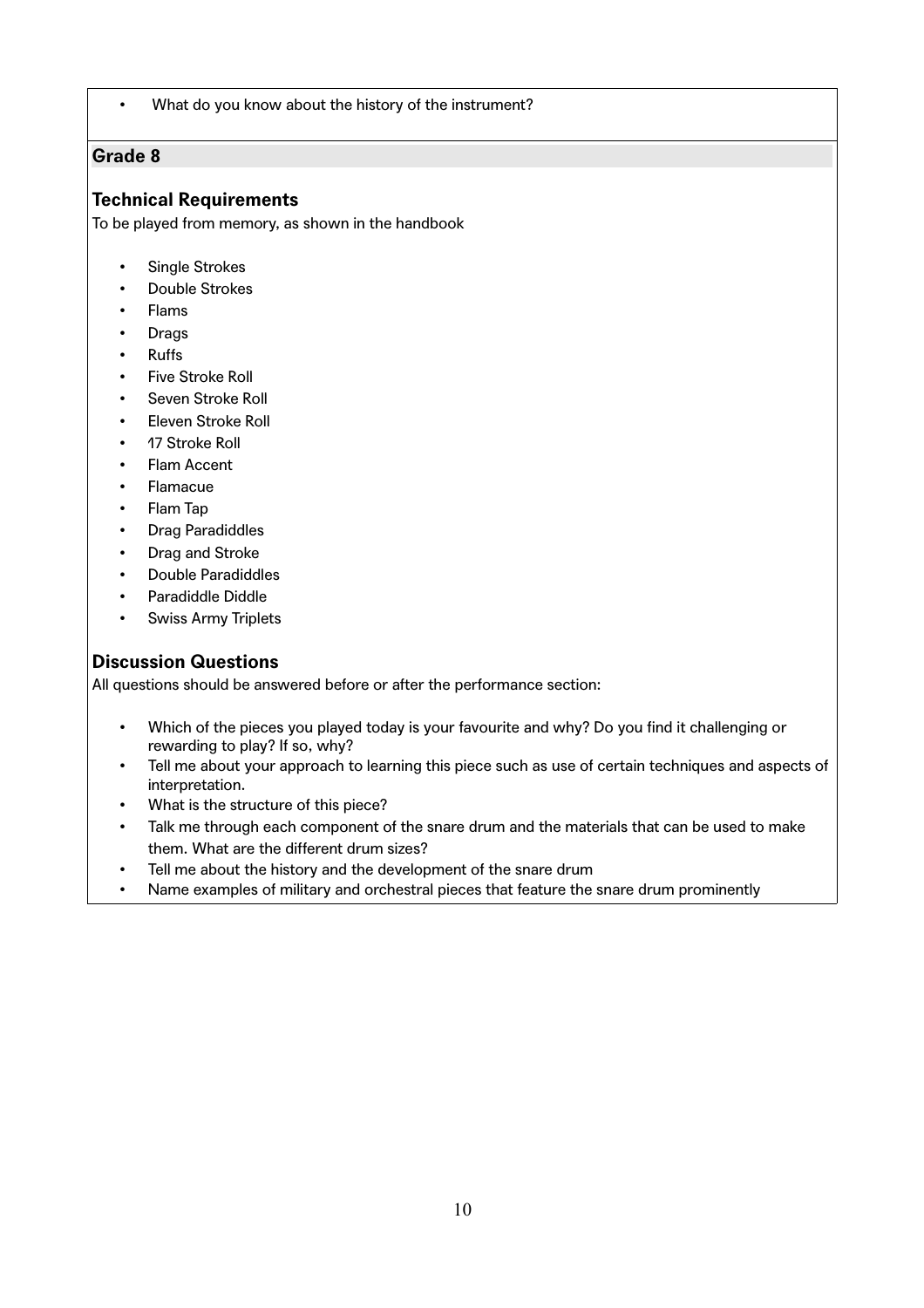# **Timpani**

# **Grade 1**

# **Technical Requirements**

• Without using gauges, tune the higher drum to a 'D' from a given 'D' (either from a tuned instrument or a tuning fork)

# **Discussion Questions**

All questions should be answered before or after the performance section:

- Which of the pieces you played today is your favourite and why?
- Describe one of the note values used in the first bar of this piece
- Identify (by pointing) all the key parts of the timpani

## **Grade 2:**

# **Technical Requirements**

To be played from memory, as shown in the handbook:

• Without using gauges, tune the higher drum to a 'D' and the lower drum to an 'A'. The pitches may be given.

# **Discussion Questions**

All questions should be answered before or after the performance section:

- Which of the pieces you played today is your favourite and why?
- Describe one of the note values used in the first bar of this piece
- Identify (by pointing) all the key parts of the timpani

# **Grade 3:**

# **Technical Requirements**

To be played from memory, as shown in the handbook

• Without using gauges, tune the lower drum to an 'A' and the higher drum to a perfect 5 above. Only the 'A' may be audible in the exam room.

# **Discussion Questions**

- Which of the pieces you played today is your favourite and why?
- Explain the time signatures used in your 3 pieces.
- Identify (by pointing) each part of the timpani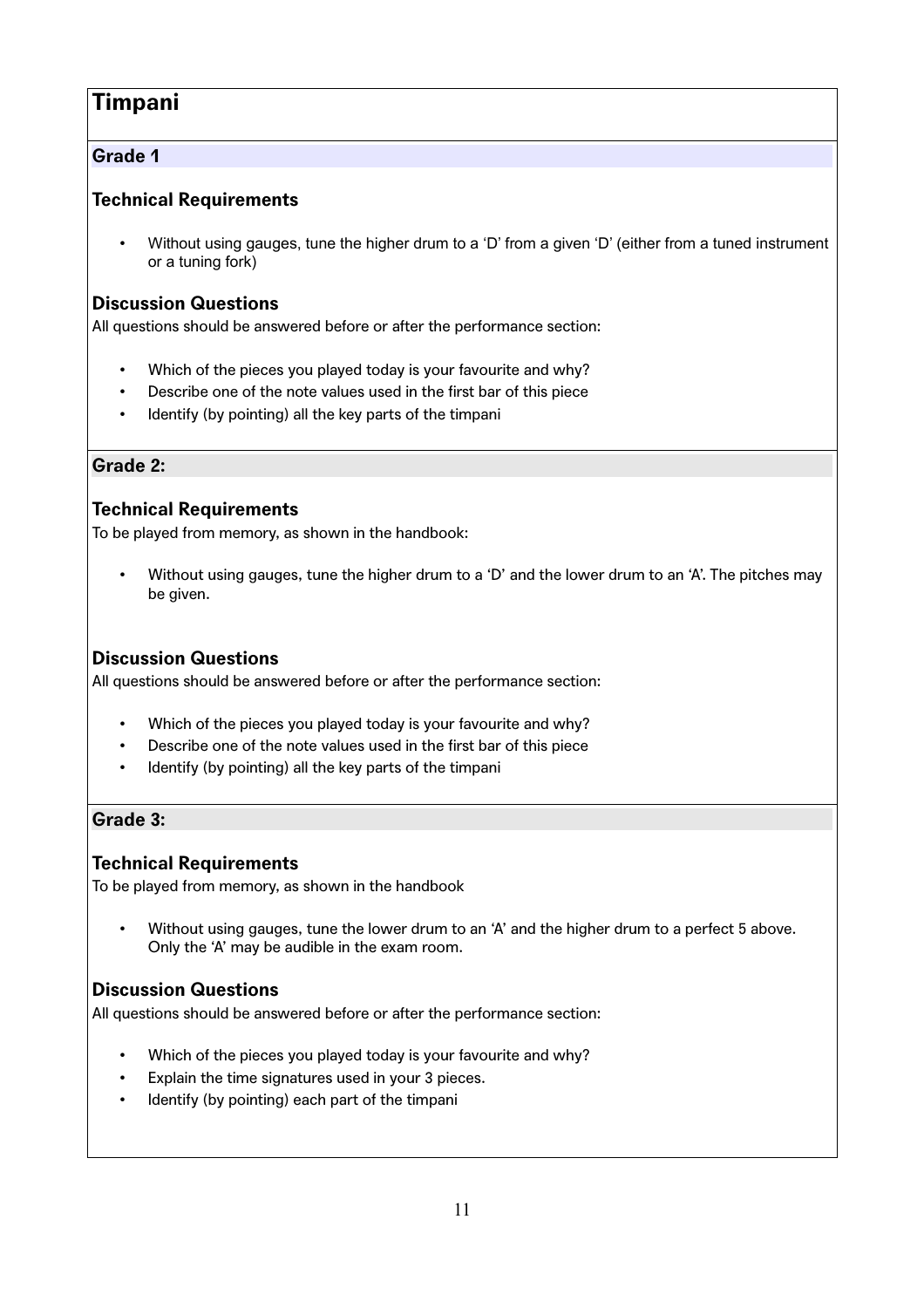### **Technical Requirements**

To be played from memory, as shown in the handbook

• Without using gauges, tune the lower drum to an 'A' and the higher drum to a major 3rd above. Only the 'A' may be audible in the exam room.

### **Discussion Questions**

All questions should be answered before or after the performance section:

- Which of the pieces you played today is your favourite and why?
- Which was the trickiest part of the piece to learn and why?
- Explain any musical terms or dynamics on the first page of the piece

#### **Grade 5**

### **Technical Requirements**

To be played from memory, as shown in the handbook

• Without using gauges, tune the lower drum to an 'A' and the higher drum to a minor 3rd above. Only the 'A' may be audible in the exam room.

### **Discussion Questions**

All questions should be answered before or after the performance section:

- Which of the pieces you played today is your favourite and why?
- Tell me about your approach to learning the piece were there any particular difficulties you had to overcome? (musical or technical)
- What is the structure of the piece?
- Explain any musical terms or dynamics on the first page of the piece

### **Grade 6**

#### **Technical Requirements**

To be played from memory, as shown in the handbook

• Without using gauges, tune the lower drum to an 'A' and the higher drum to the Eb above. Only an 'A' may be audible in the exam room, which may be sounded up to 3 times.

# **Discussion Questions**

- Which of the pieces you played today is your favourite and why? Do you find it challenging or rewarding to play? If so, why?
- Tell me about your approach to learning this piece such as use of certain techniques and aspects of interpretation.
- What is the structure of this piece?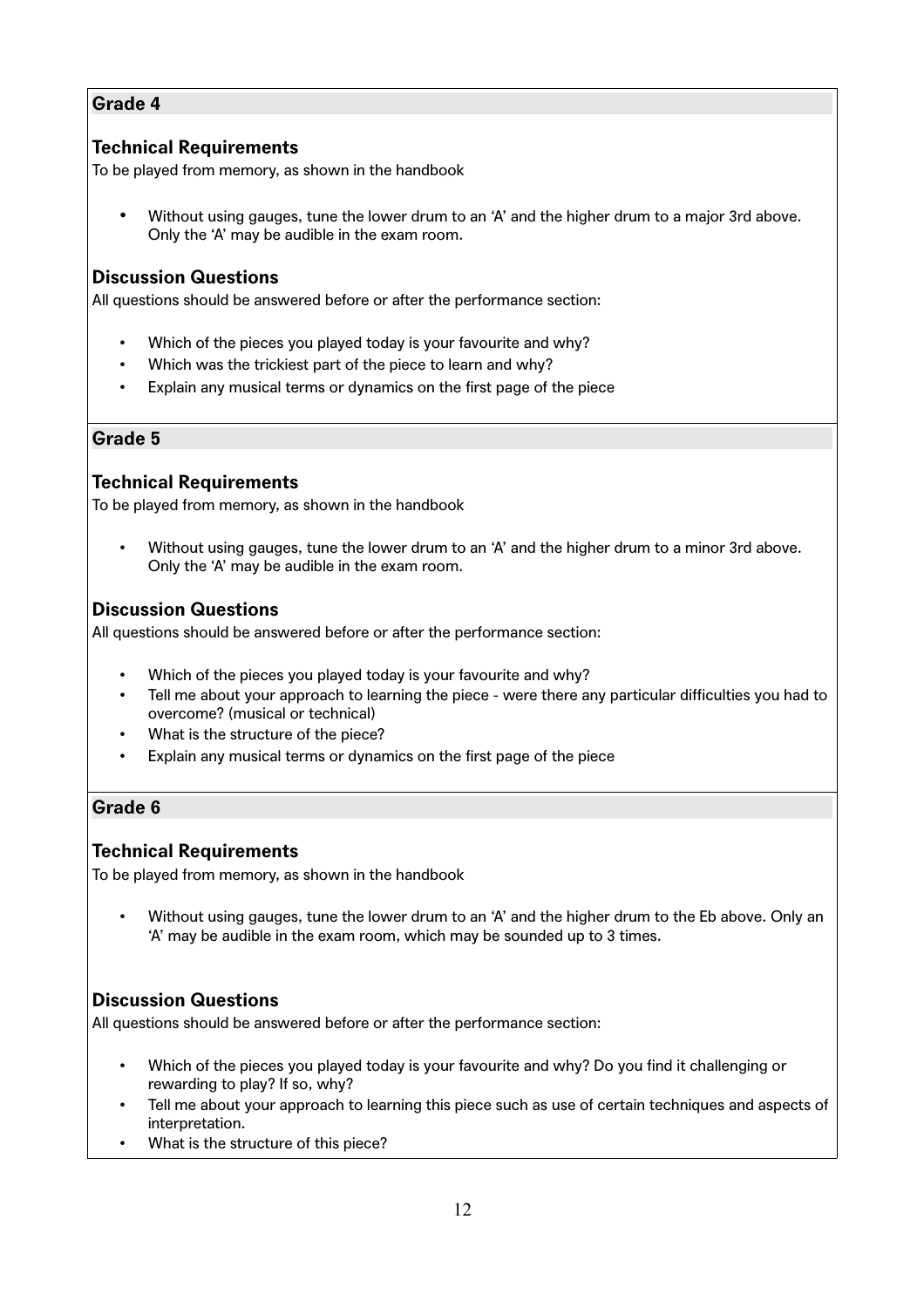• Explain the different components of the timpani, what they can be made from and the standard drum sizes.

#### **Grade 7**

### **Technical Requirements**

To be played from memory, as shown in the handbook

Without using gauges, tune the lower drum to a 'G#' and the higher drum to the D# above. Only an 'A' may be audible in the exam room, which may be sounded up to 3 times.

## **Discussion Questions**

All questions should be answered before or after the performance section:

- Which of the pieces you played today is your favourite and why? Do you find it challenging or rewarding to play? If so, why?
- Discuss your approach to learning this piece such as use of certain techniques and aspects of interpretation.
- Explain the history of the timpani
- Talk through the different components of the timpani, materials they are made from (including alternative materials) and standard drum sizes.

### **Grade 8**

### **Technical Requirements**

To be played from memory, as shown in the handbook

• Without using gauges, tune the lower drum to a 'G' and the higher drum to the Eb above. Only an 'A' may be audible in the exam room, which may be sounded up to 3 times.

### **Discussion Questions**

- Which of the pieces you played today is your favourite and why? Do you find it challenging or rewarding to play? If so, why?
- Tell me about your approach to learning this piece such as use of certain techniques and aspects of interpretation.
- Give examples of two orchestral pieces where timpani feature prominently
- Tell me about the history and the development of timpani
- Talk through the different components of the timpani, materials they are made from (including alternative materials) and standard drum sizes.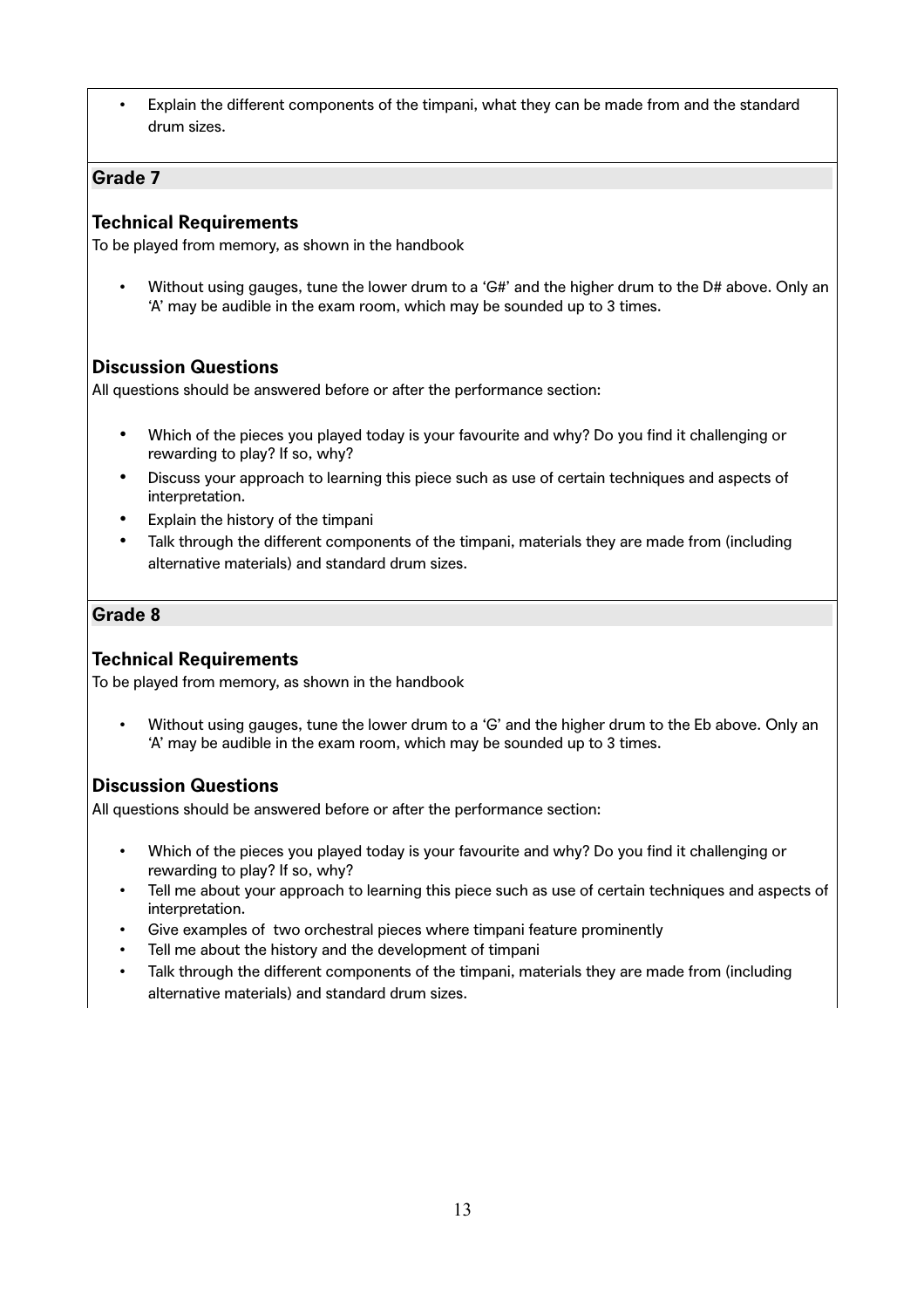# **Tuned Percussion**

### **Grade 1**

# **Technical Requirements**

**Scales** C Major F Major D Minor **Arpeggios** F Major A Minor

D Minor

## **Discussion Questions**

All questions should be answered before or after the performance section:

- Which of the pieces you played today is your favourite and why?
- Describe one of the note values in the first bar of this piece
- Identify (by pointing) all the key parts of your instrument

### **Grade 2:**

### **Technical Requirements**

To be played from memory, as shown in the handbook:

#### **Scales**

G Major E Harmonic Minor E Melodic Minor **Arpeggios** D Major E Minor B Minor

### **Discussion Questions**

- Which of the pieces you played today is your favourite and why?
- Describe one of the note values in the first bar of this piece
- Identify (by pointing) all the key parts of your instrument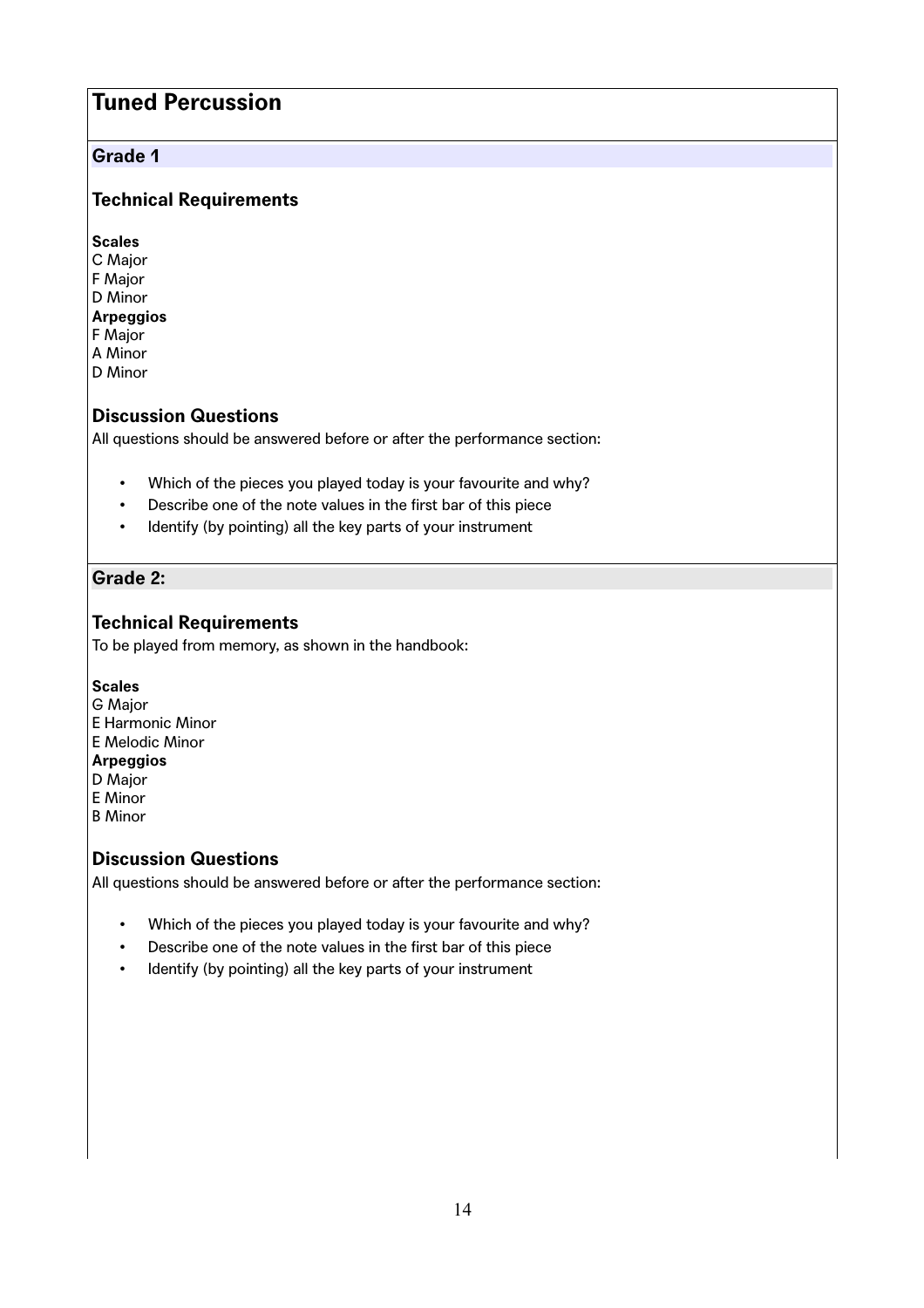### **Grade 3:**

## **Technical Requirements**

To be played from memory, as shown in the handbook

#### **Scales**

Bb Major A Major F# Harmonic Minor C Harmonic Minor G Melodic Minor Chromatic on C **Arpeggios** Eb Major C Minor G Minor

## **Discussion Questions**

All questions should be answered before or after the performance section:

- Which of the pieces you played today is your favourite and why?
- Explain the time signatures used in your 3 pieces.
- Identify (by pointing) each part of your instrument

### **Grade 4**

### **Technical Requirements**

To be played from memory, as shown in the handbook

#### **Scales**

Ab major E major C# harmonic minor F harmonic minor C melodic minor Chromatic on F# **Arpeggios** E major C# minor F# minor **Broken Scales** Broken 3rds in A minor

#### **Discussion Questions**

- Which of the pieces you played today is your favourite and why?
- Were there any rhythmical or technical challenges when you were learning any of your pieces?
- Which was the trickiest part of the pieces to learn and why?
- Explain any musical terms or dynamics on the first page of the piece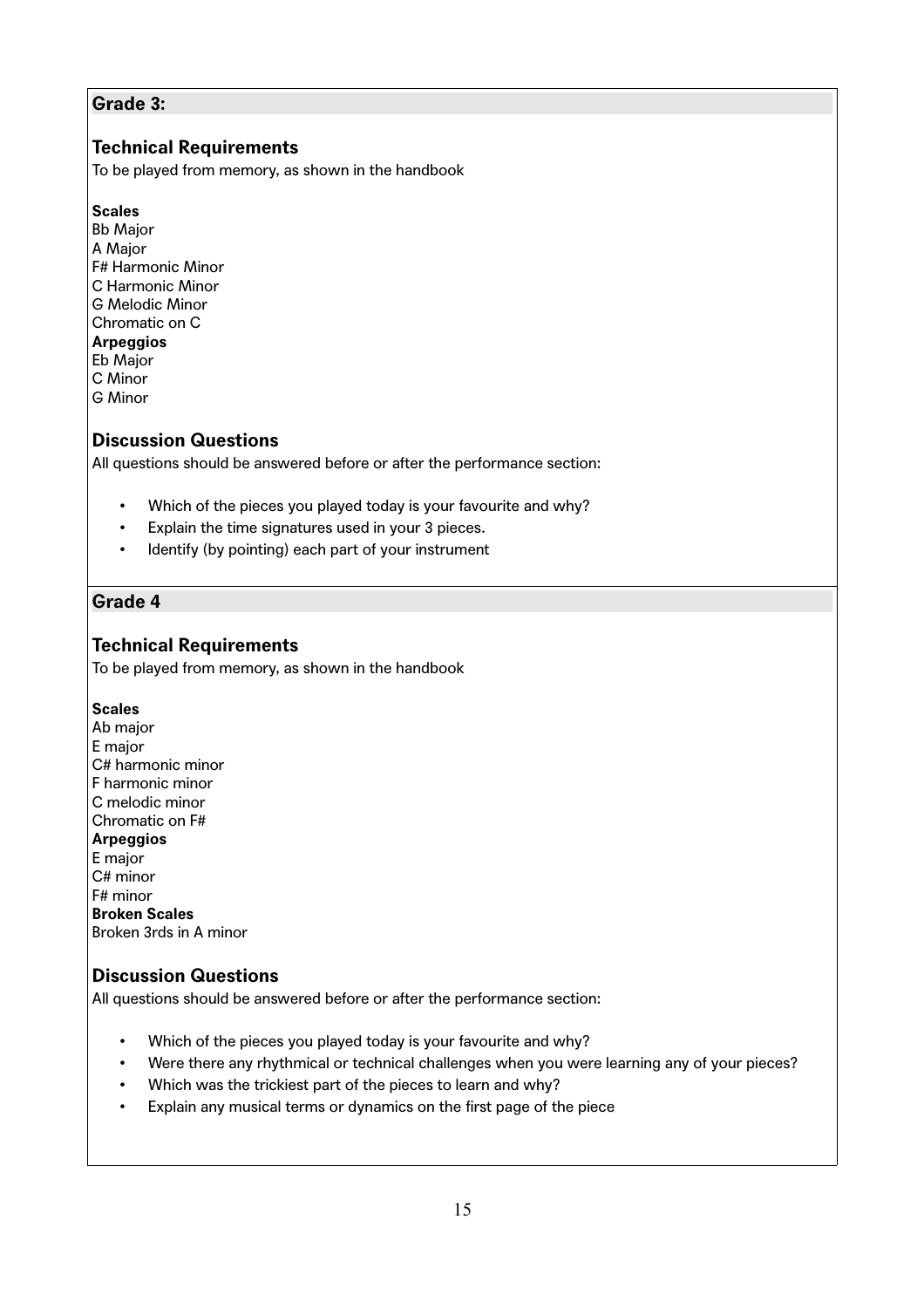## **Technical Requirements**

To be played from memory, as shown in the handbook

#### **Scales**

B major Db major G# harmonic minor Eb harmonic minor C# melodic minor Chromatic on A Contrary Motion Chromatic on C **Arpeggios** B major Bb minor **Broken Scales** Broken 3rds in D major Broken 3rds in B minor Broken Octaves in Eb major Broken Octaves in C# minor

### **Discussion Questions**

All questions should be answered before or after the performance section:

- Which of the pieces you played today is your favourite and why?
- Tell me about your approach to learning the piece were there any particular difficulties you had to overcome? (musical or technical)
- What is the structure of the piece?
- Explain any musical terms or dynamics on the first page of the piece

### **Grade 6**

### **Technical Requirements**

To be played from memory, as shown in the handbook

#### **Scales**

C major E harmonic minor A harmonic minor Bb melodic minor Chromatic on Eb Contrary Motion Chromatic on F# **Arpeggios** G major A minor E minor **Broken Scales** Broken 3rds in A major Broken 3rds in F# minor Broken Octaves in Ab major Broken Octaves in G# minor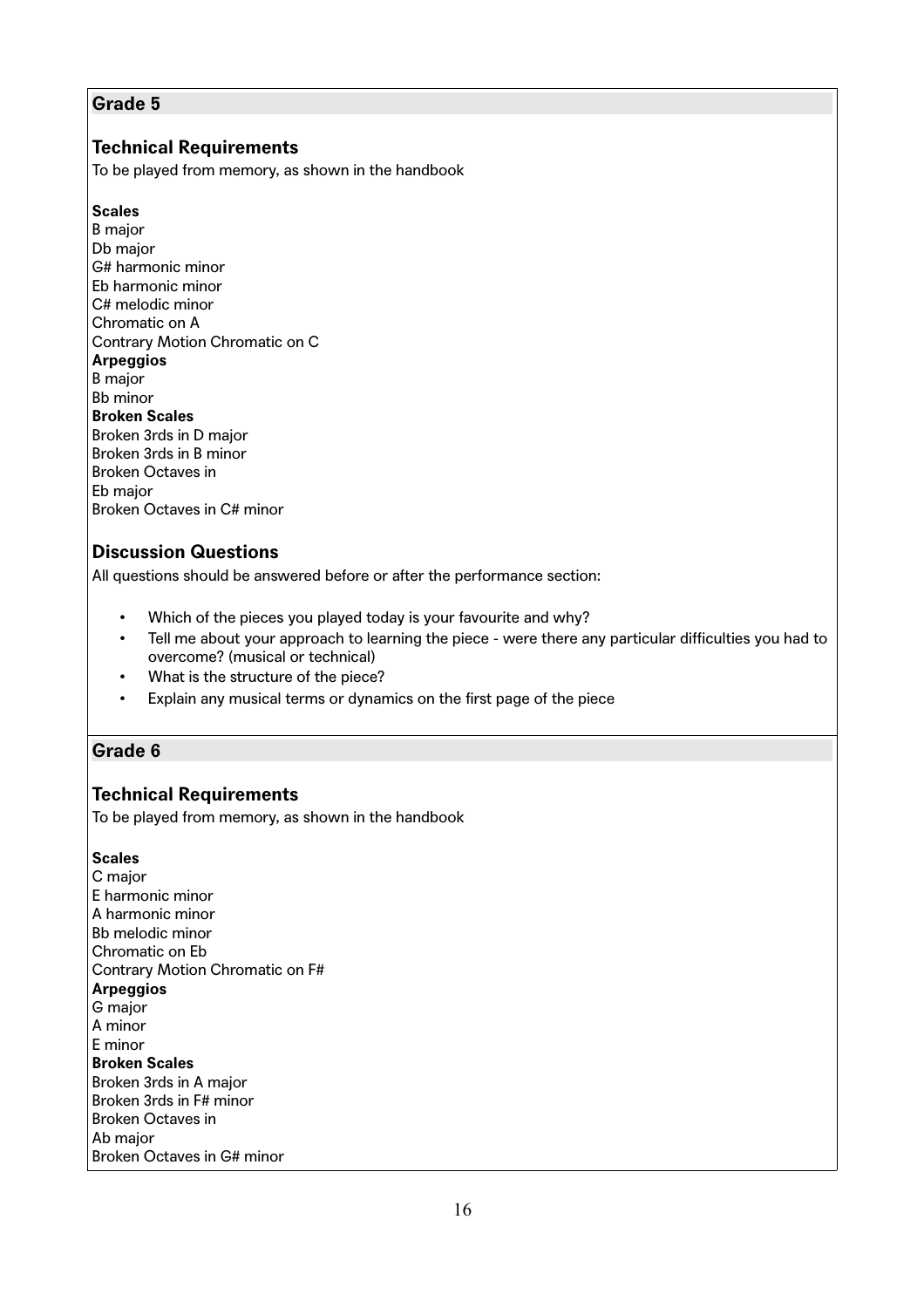All questions should be answered before or after the performance section:

- Which of the pieces you played today is your favourite and why? Do you find it challenging or rewarding to play? If so, why?
- Tell me about your approach to learning this piece such as use of certain techniques and aspects of interpretation.
- Discuss any technical, rhythmical or musical challenges to learning the piece
- Identify one prominent cadence or modulation from one of your pieces

### **Grade 7**

### **Technical Requirements**

To be played from memory, as shown in the handbook

#### **Scales**

C major Db major E harmonic minor G harmonic minor Bb melodic minor Chromatic on D Contrary Motion Chromatic on A **Arpeggios** C major D major F minor Bb minor Dominant  $7<sup>th</sup>$  in the key of G Diminished 7<sup>th</sup> on B **Broken Scales** Broken 3rds in Eb major Broken 3rds in C# minor Broken Octaves in Db major Broken Octaves in Bb minor

### **Discussion Questions**

- Which of the pieces you played today is your favourite and why? Do you find it challenging or rewarding to play? If so, why?
- Tell me about your approach to learning this piece such as use of certain techniques and aspects of interpretation.
- Discuss any technical, rhythmical or musical challenges you faced when learning your pieces
- What is the form of the piece?
- Identify one prominent cadence or modulation from one of your pieces